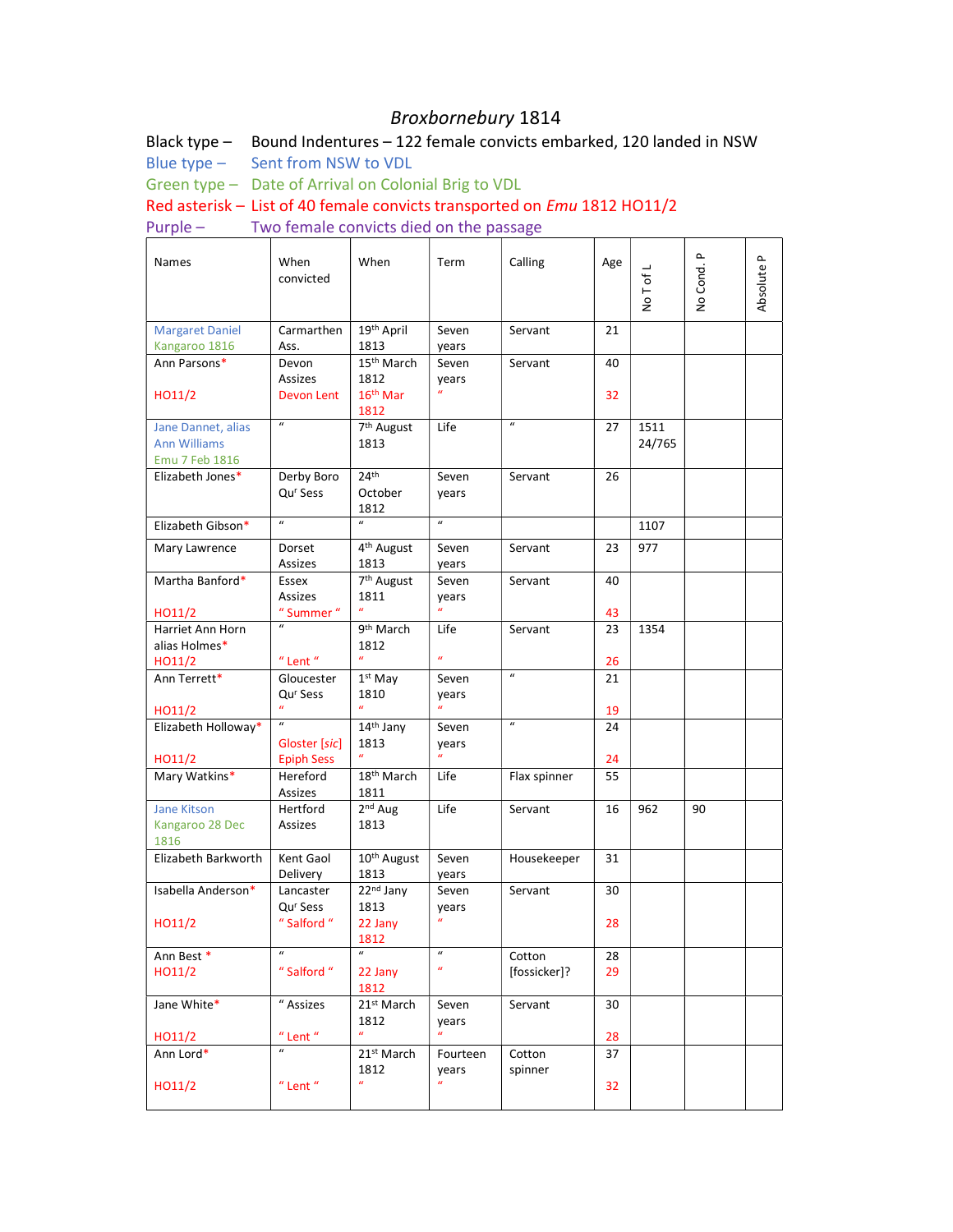| Bella Janson*                 | $\boldsymbol{u}$                         | $\boldsymbol{u}$             | $\boldsymbol{u}$          | Housekeeper                | 39 |      |  |
|-------------------------------|------------------------------------------|------------------------------|---------------------------|----------------------------|----|------|--|
| HO11/2                        | $"$ Lent $"$                             | $\boldsymbol{u}$             | $\boldsymbol{u}$          |                            | 37 |      |  |
| Mary Greaves*                 |                                          | $\boldsymbol{u}$             | $\boldsymbol{u}$          | Shop keeper                | 37 | 997  |  |
| HO11/2                        |                                          |                              |                           |                            |    |      |  |
| <b>Mary Gleaves</b>           | $^{\prime\prime}$ Lent $^{\prime\prime}$ | $\boldsymbol{u}$             | $\boldsymbol{a}$          |                            | 35 |      |  |
| Martha Entwistle*             | Lancaster"                               | 21st March                   | Life                      | Servant                    | 47 | 1162 |  |
|                               |                                          | 1812                         |                           |                            |    |      |  |
| HO11/2                        | $^{\prime\prime}$ Lent $^{\prime\prime}$ |                              | $\boldsymbol{u}$          |                            | 40 |      |  |
| Margt                         |                                          |                              | $\boldsymbol{u}$          | Housekeeper                | ?  | 1035 |  |
| Cunningham*                   |                                          |                              |                           |                            |    |      |  |
| HO11/2                        | $"$ Lent $"$                             | $\boldsymbol{u}$             | $\boldsymbol{u}$          |                            | 35 |      |  |
| Alice Tomlinson*              | " Qur Sess                               | 9th April                    | Seven                     | Campfire ?                 | 28 |      |  |
|                               |                                          | 1812                         | years                     | servant                    |    |      |  |
| HO11/2                        | " Preston "                              | 9 Apr 1812                   | $\boldsymbol{u}$          |                            | 25 |      |  |
| Margaret Proctor*             | Lancaster                                | 15 <sup>th</sup> April       | Seven                     | Servant                    | 25 |      |  |
|                               | Qu <sup>r</sup> Sess                     | 1812                         | years                     |                            |    |      |  |
| HO11/2                        | " Salford "                              | $\boldsymbol{u}$             | $\boldsymbol{u}$          |                            | 24 |      |  |
| <b>Catherine Barnes</b>       |                                          | 3rd May                      | Seven                     | $\boldsymbol{u}$           | 40 | 1267 |  |
|                               |                                          | 1813                         | years                     |                            |    |      |  |
| Mary Taylor                   | $\boldsymbol{u}$                         | $\boldsymbol{u}$             |                           | $\boldsymbol{u}$           | 23 | 963  |  |
| Mary Melling                  | $\boldsymbol{u}$                         | 19th July                    | Seven                     | $\boldsymbol{\mathcal{U}}$ | 20 |      |  |
|                               |                                          | 1813                         | years                     |                            |    |      |  |
| Maria Garner                  | " Assizes                                | 4 <sup>th</sup> Sept         | Seven                     | $\boldsymbol{\mathcal{U}}$ | 27 |      |  |
|                               |                                          | 1813                         | years                     |                            |    |      |  |
| Peggy Barrow                  | $\overline{u}$                           | $\overline{u}$               | $\overline{u}$            | Housekeeper?               | 50 |      |  |
|                               |                                          |                              |                           |                            |    |      |  |
| Ann Entwistle                 | $\overline{u}$                           | 4 <sup>th</sup> Sept<br>1813 | Fourteen<br>years         | Cotton Fancy?              | 20 |      |  |
| Marg <sup>t</sup> Stone alias | $\overline{a}$ Quarter                   | 11 <sup>th</sup>             | Seven                     | Servant                    | 29 |      |  |
| <b>Burgess</b>                | Sessions                                 | October                      | years                     |                            |    |      |  |
| Emu 30 July 1815              |                                          | 1813                         |                           |                            |    |      |  |
|                               |                                          |                              |                           |                            |    |      |  |
| Mary Davies                   | $\overline{u}$                           | $\overline{u}$               | $\overline{u}$            | Needle                     | 29 |      |  |
|                               |                                          |                              |                           | worker                     |    |      |  |
| Ann Clough                    | $\boldsymbol{u}$                         | 13 <sup>th</sup>             | Seven                     | Servant                    | 33 |      |  |
|                               |                                          | October                      | years                     |                            |    |      |  |
|                               |                                          | 1813                         |                           |                            |    |      |  |
| Ann Smith alias               | Lincoln                                  | 31st July                    | Life                      | $\overline{u}$             | 34 |      |  |
| Wardle                        | Assizes                                  | 1813                         |                           |                            |    |      |  |
| Susannah Jones                | Leicester                                | 11 <sup>th</sup> August      | Seven                     | Servant                    | 26 |      |  |
|                               | Assizes                                  | 1813                         | years                     |                            |    |      |  |
| Susannah Sullivan             | London                                   | 13 <sup>th</sup> May         | Seven                     | Servant                    | 23 |      |  |
|                               | Gaol Deliv                               | 1813                         | years                     |                            |    |      |  |
| Mary Sullivan*                | $\boldsymbol{u}$                         | $\boldsymbol{\mathcal{U}}$   | $\boldsymbol{u}$          | illegible                  | 21 |      |  |
| HO11/2                        | $\boldsymbol{u}$                         | $\boldsymbol{u}$             | $\boldsymbol{u}$          |                            | 18 |      |  |
| Susannah                      | $\boldsymbol{u}$                         | $1st$ July                   | Life                      | Dressmaker                 | 21 |      |  |
| Lallamont*                    |                                          | 1812                         |                           |                            |    |      |  |
| HO11/2                        | $\boldsymbol{u}$                         |                              | $\boldsymbol{u}$          |                            | 18 |      |  |
| Mary Perkins                  | $\boldsymbol{u}$                         | 23rd Febr                    | Seven                     | Cook                       | 25 | 1055 |  |
|                               |                                          | 1813                         | years                     |                            |    |      |  |
| Ann Hamilton                  | $\boldsymbol{u}$                         | $7th$ Apr                    | Seven                     | Servant                    | 20 |      |  |
|                               |                                          | 1813                         | years                     |                            |    |      |  |
| Sarah West                    | $\overline{u}$                           | $\overline{u}$               | $\boldsymbol{u}$          | $\overline{u}$             | 51 | 1506 |  |
| Sarah Deering                 | $\boldsymbol{u}$                         | 14 <sup>th</sup> July        | Seven                     | Servant                    | 25 |      |  |
|                               | $\overline{u}$                           | 1813<br>$\overline{u}$       | years<br>$\boldsymbol{u}$ |                            |    |      |  |
| Elizabeth Beadle              |                                          |                              |                           | Servant                    | 35 |      |  |
| Mary Stephens                 | $\boldsymbol{u}$                         | $\overline{u}$               | $\overline{u}$            | Servant                    | 29 |      |  |
| Mary Carpenter                | $\boldsymbol{u}$                         | 1st Dec                      | Seven                     | Mantua                     | 29 |      |  |
|                               |                                          | 1813                         | years                     | maker                      |    |      |  |
| Mary Wheeler                  | $\overline{u}$                           | $1st$ Dec                    | Seven                     | illegible                  | 36 | 795  |  |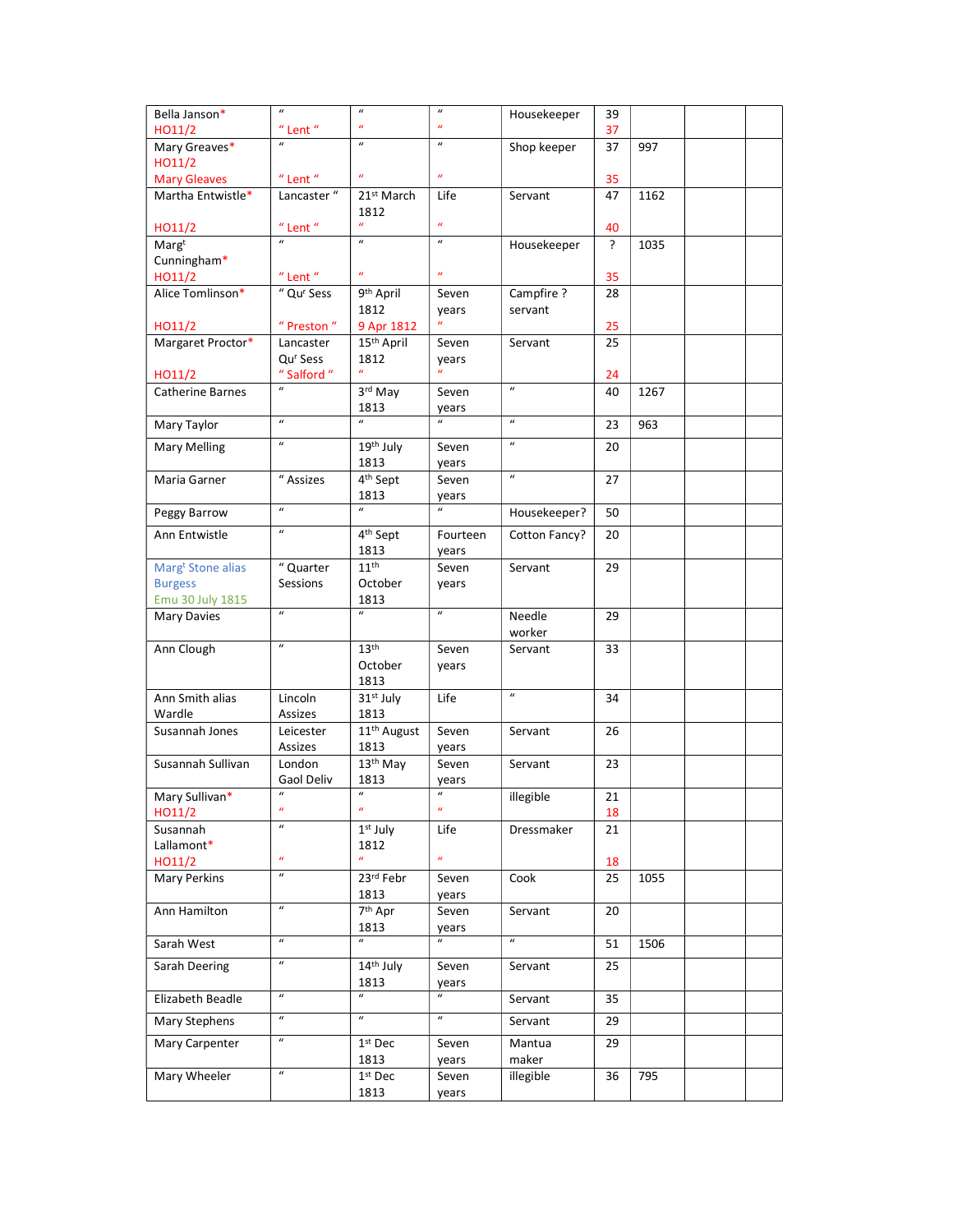| Ann Lane*            | Middlesex        | 30th Oct                    | Seven                     | Servant          | 31 |      |         |  |
|----------------------|------------------|-----------------------------|---------------------------|------------------|----|------|---------|--|
|                      | Gaol Del         | 1811                        | years                     |                  |    |      |         |  |
| HO11/2               | $\boldsymbol{u}$ | - Nov 1811                  |                           |                  | 27 |      |         |  |
| Elizabeth Griffiths* | $\boldsymbol{u}$ | 13 <sup>th</sup> May        | Seven                     | Servant          | 22 | 986  |         |  |
|                      |                  | 1812                        | years                     |                  |    |      |         |  |
| HO11/2               | $\boldsymbol{u}$ | 3rd May                     | $\boldsymbol{u}$          |                  | 21 |      |         |  |
|                      |                  | 1812                        |                           |                  |    |      |         |  |
| Amelia Major*        | $\boldsymbol{u}$ | $\boldsymbol{u}$            | $\overline{u}$            | $\boldsymbol{u}$ | 18 | 191  |         |  |
| HO11/2               | $\boldsymbol{u}$ | 3rd May                     | $\boldsymbol{u}$          |                  | 16 |      |         |  |
|                      |                  | 1812                        |                           |                  |    |      |         |  |
| Eleanor alias Ellen  | $\boldsymbol{u}$ | 13 <sup>th</sup> May        | Life                      | Servant          | 27 |      |         |  |
| Chambers*            | $\boldsymbol{u}$ | 1812<br>$\boldsymbol{u}$    | $\boldsymbol{a}$          |                  |    |      |         |  |
| HO11/2 (Elanor)      | $\boldsymbol{u}$ |                             |                           |                  | 25 |      |         |  |
| Ellis Wallis*        |                  | 1st July                    | Seven                     | ?illegible       | 24 | 1109 |         |  |
|                      | $\overline{u}$   | 1812<br>$\boldsymbol{u}$    | years                     | Cutter           |    |      |         |  |
| Eleanor Blake*       | $\boldsymbol{u}$ | $\boldsymbol{u}$            | $\boldsymbol{u}$          | Servant          | 26 |      |         |  |
| HO11/2               | $\boldsymbol{u}$ |                             |                           |                  | 22 |      |         |  |
| Ann Rogers*          |                  | 1st July                    | Life                      | Servant          | 18 |      |         |  |
|                      | $\boldsymbol{u}$ | 1812                        | $\boldsymbol{u}$          |                  |    |      |         |  |
| HO11/2               | $\boldsymbol{u}$ | $\boldsymbol{u}$            | $\boldsymbol{u}$          |                  | 15 |      |         |  |
| Jane Jones*          | $\boldsymbol{u}$ | $\boldsymbol{u}$            | $\boldsymbol{u}$          | Servant          | 20 |      |         |  |
| HO11/2               | $\boldsymbol{u}$ |                             |                           |                  | 17 |      |         |  |
| Mary Jones*          |                  | 16th Sept                   | Seven                     | Servant          | 23 | 792  |         |  |
|                      | $\boldsymbol{u}$ | 1812                        | years<br>$\boldsymbol{u}$ |                  |    |      |         |  |
| Mary Squires*        |                  |                             |                           | Housekeeper      | 43 | 952  |         |  |
| Mary Ann Daid*       | $\boldsymbol{u}$ | $\boldsymbol{u}$            | $\boldsymbol{u}$          | Sewing           | 26 |      |         |  |
| HO11/2               | $\boldsymbol{u}$ | 1 July 1812                 | $\boldsymbol{u}$          |                  | 21 |      |         |  |
| Sarah Baker*         | $\boldsymbol{u}$ |                             | $\boldsymbol{u}$          | Servant          | 18 |      |         |  |
| HO11/2               | $\boldsymbol{u}$ | -Sept $1812$                | $\boldsymbol{u}$          |                  | 16 |      |         |  |
| Mary Bruce*          | $\boldsymbol{u}$ | $\mathbf{u}$                | $\boldsymbol{u}$          | Servant          | 27 |      |         |  |
| HO11/2               | $\boldsymbol{u}$ | 1 July 1812                 | $\boldsymbol{u}$          |                  | 28 |      |         |  |
| Elizabeth King*      | $\boldsymbol{u}$ | $\overline{u}$              | $\boldsymbol{u}$          | ?illegible       | 34 | 939  |         |  |
|                      |                  |                             |                           | Woman            |    |      |         |  |
| Mary Rogers*         | $\boldsymbol{u}$ | 16 <sup>th</sup> Sept       | Life                      | Housekeeper      | 38 |      |         |  |
|                      | $\boldsymbol{u}$ | 1812                        |                           |                  |    |      |         |  |
| Sarah Allen*         |                  | 20 <sup>th</sup>            | Seven                     | Servant          | 40 |      |         |  |
|                      |                  | October                     | years                     |                  |    |      |         |  |
|                      | $\boldsymbol{u}$ | 1812<br>$\boldsymbol{u}$    | $\boldsymbol{u}$          |                  |    |      |         |  |
| Mary Harris*         |                  |                             |                           | Laundress        | 39 |      |         |  |
| No 59 Kangaroo 28    |                  |                             |                           |                  |    |      |         |  |
| Apr 1816             | $\boldsymbol{u}$ | 2 <sup>nd</sup> Dec         |                           |                  |    |      |         |  |
| Ann Clarke*          |                  |                             | Seven                     | illegible        | 22 |      |         |  |
|                      | $\boldsymbol{u}$ | 1812<br>2 <sup>nd</sup> Dec | years                     |                  |    |      |         |  |
| Sarah Smith*         |                  | 1812                        | Life                      | Servant          | 20 | 1878 |         |  |
|                      | $\boldsymbol{u}$ |                             |                           |                  |    |      |         |  |
| Hannah Smith         |                  | 17 <sup>th</sup> Feb        | Seven                     | ?Needle sert     | 40 |      |         |  |
| <b>Mary Smith</b>    | $\overline{u}$   | 1813<br>$\boldsymbol{u}$    | years<br>$\overline{u}$   | Servant          | 20 | 699  | 1820/27 |  |
| Emu no dates         |                  |                             |                           |                  |    |      |         |  |
| Lucy Cooper          | $\overline{u}$   | 7 <sup>th</sup> Apr         | Seven                     | Shirtmaker       | 22 |      |         |  |
|                      |                  | 1813                        |                           |                  |    |      |         |  |
| Charlotte Pearce     | $\overline{u}$   | 2 <sup>nd</sup> June        | years<br>Seven            | Servant          | 24 |      |         |  |
| alias Hopkins        |                  | 1813                        |                           |                  |    |      |         |  |
| Norah Murphy         | $\boldsymbol{u}$ | 2n June                     | years<br>Life             | $\boldsymbol{u}$ | 32 | 1108 |         |  |
|                      |                  | 1813                        |                           |                  |    |      |         |  |
| Jane Ruth            | $\boldsymbol{u}$ | $\boldsymbol{u}$            | $\boldsymbol{u}$          | $\overline{u}$   | 29 |      |         |  |
|                      | $\boldsymbol{u}$ |                             |                           |                  |    |      |         |  |
| Isabella alias       |                  | $\boldsymbol{u}$            | $\boldsymbol{u}$          | Furrier?         | 38 |      |         |  |
| Elizabeth Phillips   |                  |                             |                           |                  |    |      |         |  |
| <b>Mary Maloney</b>  | $\boldsymbol{u}$ | 14 <sup>th</sup> July       | Life                      | Servant          | 22 |      |         |  |
| Emu 7 Feb 1816       |                  | 1813                        |                           |                  |    |      |         |  |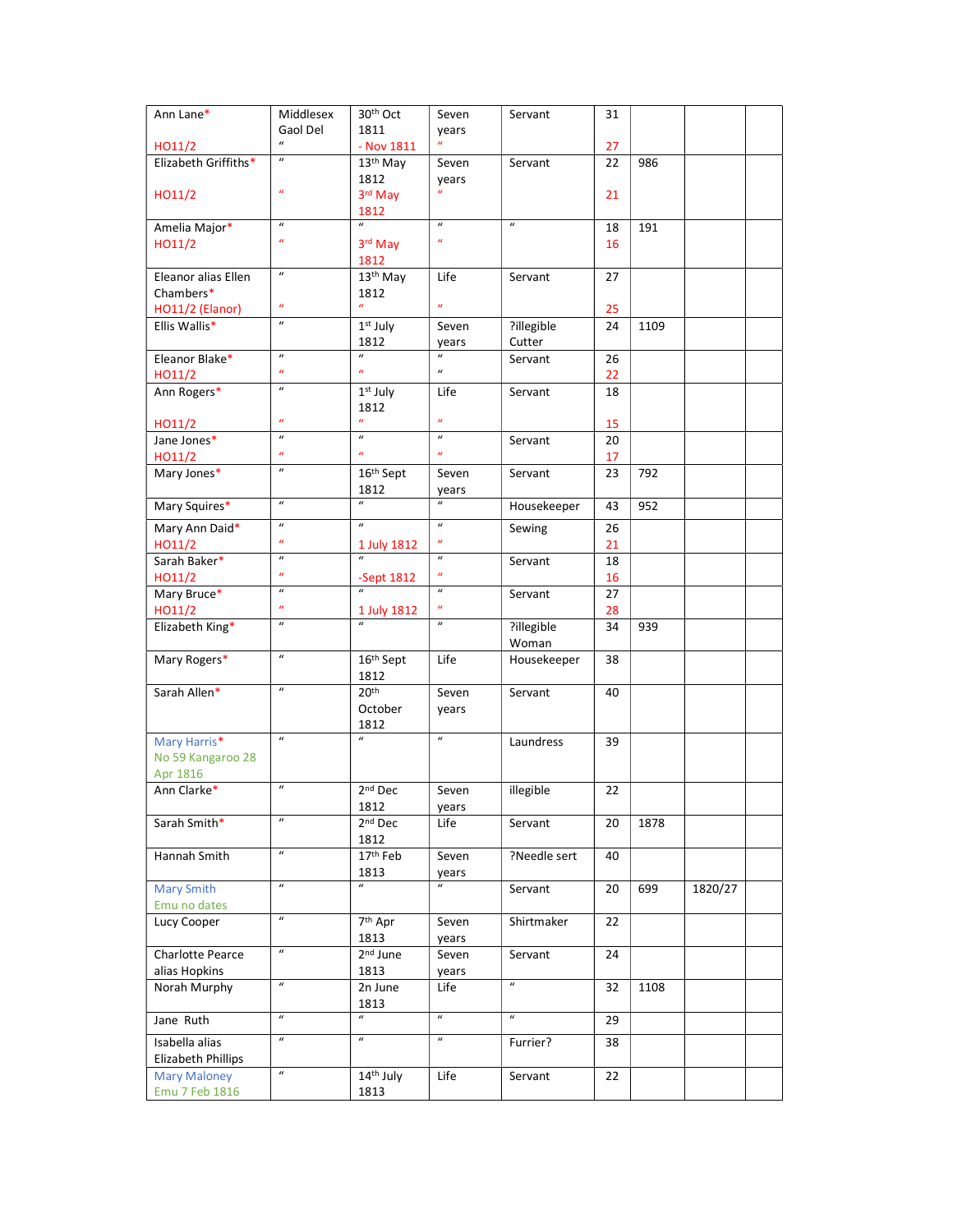| Ann Jennings                                                  | $\boldsymbol{u}$                          | $\overline{14}$ <sup>th</sup> July | Seven             | Servant          | 22  |       |      |  |
|---------------------------------------------------------------|-------------------------------------------|------------------------------------|-------------------|------------------|-----|-------|------|--|
| Susannah Green                                                | Middlesex                                 | 1813<br>14th July                  | years<br>Seven    |                  | 31  |       |      |  |
|                                                               | Gaol Del                                  | 1813                               | years             | Housekeeper      |     |       |      |  |
| <b>Ann Rowe</b><br>Emu 7 Feb 1816                             | $\mathbf{u}$                              | $\mathbf{u}$                       | $\boldsymbol{u}$  | Servant          | 19  |       |      |  |
| Charlotte May                                                 | $\boldsymbol{u}$                          | $\boldsymbol{u}$                   | $\boldsymbol{u}$  | $\boldsymbol{u}$ | 20  |       |      |  |
| Mary Baker alias<br>Catherine                                 | $\boldsymbol{u}$                          | $\boldsymbol{u}$                   | $\boldsymbol{u}$  | $\overline{u}$   | 21  |       |      |  |
| McCawley                                                      |                                           |                                    |                   |                  |     |       |      |  |
| Ann Arnett                                                    | $\boldsymbol{u}$                          | 14th July<br>1813                  | Fourteen<br>years | Housekeeper      | 30  |       |      |  |
| Hannah Brown*                                                 | $\sqrt{n}$ [2 words<br>illegible<br>1885] | 14th July<br>1812                  | Life              | Silk woman       | 25  | 2419  |      |  |
| Elizabeth Jenkins                                             | $\overline{u}$                            | 15 <sup>th</sup> Sept<br>1813      | Seven             | Teacher          | 31  |       |      |  |
| Catherine Bryant                                              | $\overline{u}$                            | $\boldsymbol{u}$                   | $\boldsymbol{u}$  | ?                | 30  |       |      |  |
| Ann Smith                                                     | $\boldsymbol{u}$                          | $\boldsymbol{u}$                   | $\overline{u}$    | Servant          | 26  |       |      |  |
| Elizabeth Cook                                                | $\boldsymbol{u}$                          | $\overline{u}$                     | $\boldsymbol{u}$  | Servant          | 20  | 933   |      |  |
| Marg <sup>t</sup> McKennell                                   | $\boldsymbol{u}$                          |                                    |                   | Housekeeper      | 36  | 897   |      |  |
| Sarah Adams                                                   | $\boldsymbol{u}$                          | $\boldsymbol{u}$                   | $\boldsymbol{u}$  | Servant          | 35  |       |      |  |
| Frances Ebden                                                 | $\overline{u}$                            | $\overline{u}$                     | $\overline{u}$    | Housekeeper      | 44  |       |      |  |
| Elizabeth Price                                               | $\boldsymbol{u}$                          | $\boldsymbol{u}$                   | $\boldsymbol{u}$  | Housekeeper      | 37  | 1006  |      |  |
| Mary White                                                    | $\boldsymbol{u}$                          | $\boldsymbol{u}$                   | $\boldsymbol{u}$  | Servant          | 29  |       |      |  |
| Elizabeth Baker                                               | $\boldsymbol{u}$                          | 15 <sup>th</sup> Sept<br>1813      | Life              | Housekeeper      | 33  | 27/48 | 881  |  |
| <b>Ann Lummes</b><br>(Ann Lomes)                              | $\mathbf{u}$                              | $\boldsymbol{u}$                   | Life              |                  |     |       |      |  |
| Henrietta Gregory                                             | $\boldsymbol{u}$                          | 15 <sup>th</sup> Sept<br>1813      | Fourteen<br>years | Servant          | 39  | 908   |      |  |
| <b>Clara Sweeney</b>                                          | $\boldsymbol{u}$                          | 15 <sup>th</sup> Sept<br>1813      | Life              |                  |     |       |      |  |
| Maria Clarke                                                  | $\boldsymbol{u}$                          | 27 <sup>th</sup> Oct<br>1813       | Seven<br>years    | Servant          | 18  |       |      |  |
| <b>Mary Ruby</b><br>Emu 7 Feb 1816                            | $\boldsymbol{u}$                          | 27 <sup>th</sup> Oct<br>1813       | Seven<br>years    | Servant          | 16  |       |      |  |
| Mary Smith alias                                              | $\boldsymbol{u}$                          | 27th Oct                           | Life              | Needlework       | 28  |       |      |  |
| Crawford alias<br>Madden                                      |                                           | 1813                               |                   |                  |     |       |      |  |
| Sarah Thorn alias<br>Thornton                                 | $\boldsymbol{u}$                          | $\boldsymbol{u}$                   | $\boldsymbol{u}$  | Furrier          | 25  |       | 1229 |  |
| Mary McCarthy                                                 | $\overline{u}$                            | $1st$ Dec                          | Seven             | Housekeeper      | 25  |       |      |  |
| alias Macurding<br>Catherine Kean                             | $\boldsymbol{u}$                          | 1813<br>$\boldsymbol{u}$           | years<br>Fourteen | Servant          | 20  | 776   |      |  |
| Judith Dunn alias                                             | Norfolk                                   | 17th Aug                           | years<br>Life     | $\overline{u}$   | 27  |       |      |  |
| Thompson                                                      | (Norwich<br>Ass)                          | 1813                               |                   |                  |     |       |      |  |
| Ann Sharman<br>(Ann Shearman)                                 | Norfolk<br>(Yarmouth<br>Boro) Gaol<br>Del | $1st$ Sep<br>1813                  | Seven<br>years    | Housekeeper      | 54? | 1993  |      |  |
| Elizabeth Symons                                              | Northern<br>Ireland?<br>G.D.              | 29th Apr<br>1813                   | Seven<br>years    | Servant          | 32  |       |      |  |
| <b>Alice Robson</b><br>Elizabeth Henrietta<br>6 or 7 Apr 1818 | $\overline{u}$                            | $\boldsymbol{u}$                   |                   | $\boldsymbol{u}$ | 17  |       |      |  |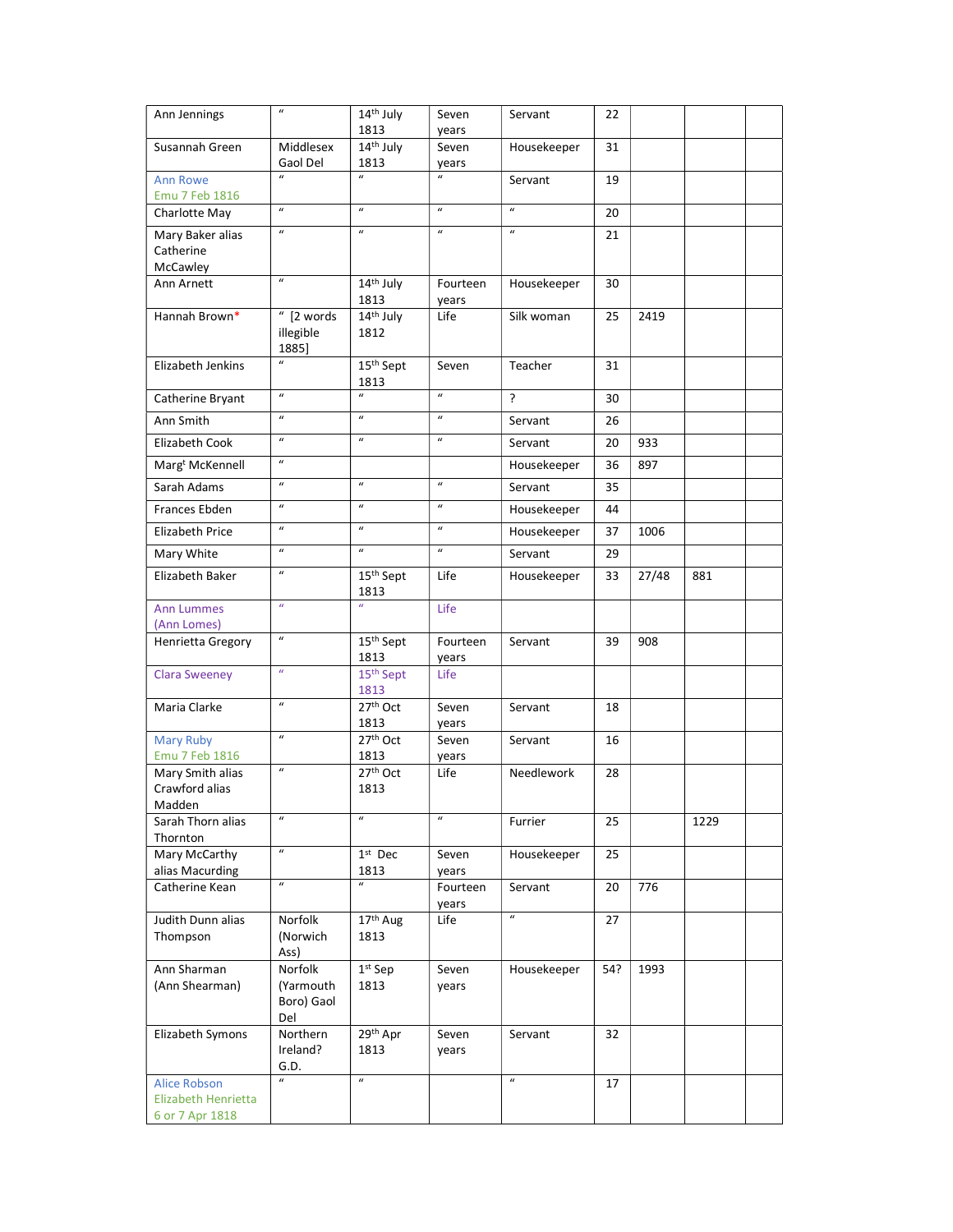| Ann Wilson                 | $\boldsymbol{u}$        | 28 <sup>th</sup> Apr           | Seven                     | Servant                                                        | 20  |      |      |  |
|----------------------------|-------------------------|--------------------------------|---------------------------|----------------------------------------------------------------|-----|------|------|--|
|                            | (Newcastle              | 1813                           | years                     |                                                                |     |      |      |  |
|                            | upon Tyne)              |                                |                           |                                                                |     |      |      |  |
|                            | $\boldsymbol{u}$        |                                |                           |                                                                |     |      |      |  |
| Isabella Bland             | $\boldsymbol{u}$        | 14 <sup>th</sup> July          | Seven                     | $\boldsymbol{u}$                                               | 28  |      |      |  |
|                            |                         | 1813                           | years                     |                                                                |     |      |      |  |
| <b>Alice Muers</b>         | " Assizes               | 19 <sup>th</sup> Aug           | Seven                     | $\boldsymbol{u}$                                               | 29  |      |      |  |
|                            |                         | 1813                           | years                     |                                                                |     |      |      |  |
| Margaret Gordon            | $\boldsymbol{u}$        | $\boldsymbol{u}$               | $\mathbf{u}$              | Servant                                                        | 39  | 955  |      |  |
| Sarah Gibbard              | Oxford                  | 3rd March                      | Seven                     | $\boldsymbol{u}$                                               | 60  |      |      |  |
|                            | Assizes                 | 1813                           |                           |                                                                |     |      |      |  |
|                            |                         | $12th$ July                    | years                     |                                                                |     |      |      |  |
| Sarah Whiting              | Somerset<br>Qr Sess     | 1813                           | Seven                     | Needleworker                                                   | 20  |      |      |  |
| Elizabeth Thomas           | " Assizes               | 21st Aug                       | years<br>Life             | Servant                                                        | 29  |      |      |  |
|                            |                         | 1813                           |                           |                                                                |     |      |      |  |
| Elizabeth Male             | Stafford                | 11 <sup>th</sup> March         | Life                      | $\overline{u}$                                                 | 29? |      | 1651 |  |
|                            |                         | 1813                           |                           |                                                                |     |      |      |  |
|                            | Assiz                   | 19th July                      | Seven                     | Servant                                                        | 35  |      |      |  |
| Catherine Murphy           | Surrey Qr               |                                |                           |                                                                |     |      |      |  |
|                            | Sess<br>$\mathbf{u}$    | 1813<br>$\boldsymbol{u}$       | years<br>$\boldsymbol{u}$ | $\boldsymbol{u}$                                               |     |      |      |  |
| <b>Louisa Atkins</b>       |                         |                                |                           |                                                                | 16  |      |      |  |
| Gov <sup>r</sup> Macquarie |                         |                                |                           |                                                                |     |      |      |  |
| 9 Aug 1817                 | $\boldsymbol{u}$        |                                |                           | $\boldsymbol{u}$                                               |     |      |      |  |
| Ann Thomas                 |                         | 11 <sup>th</sup> Oct           | Seven                     |                                                                | 24  |      |      |  |
|                            |                         | 1813                           | years                     | $\boldsymbol{u}$                                               |     |      |      |  |
| Priscilla Jones*           | Sussex                  | 23rd March                     | Life                      |                                                                | 26  |      |      |  |
|                            | Assizes<br>$"$ Lent $"$ | 1812<br>$\boldsymbol{u}$       | $\boldsymbol{u}$          |                                                                |     |      |      |  |
| HO11/2                     |                         |                                |                           |                                                                | 25  |      |      |  |
| Gov <sup>r</sup> Macquarie |                         |                                |                           |                                                                |     |      |      |  |
| 9 Aug 1817                 | $\boldsymbol{u}$        | $\boldsymbol{u}$               | $\boldsymbol{u}$          |                                                                |     |      |      |  |
| Sophia Kingsmore*          | $"$ Lent $"$            | $\boldsymbol{u}$               | $\boldsymbol{u}$          | Servant                                                        | 24  |      |      |  |
| HO11/2                     |                         |                                |                           |                                                                | 19  |      |      |  |
| Ann Rowley*                | Warwick                 | 30 <sup>th</sup> March<br>1812 | Seven                     | Servant                                                        | 21  | 890  |      |  |
| HO11/2                     | Assiz<br>$"$ Lent $"$   | 3rd March                      | years                     |                                                                | 18  |      |      |  |
|                            |                         |                                |                           |                                                                |     |      |      |  |
| Jane Robinson*             | Warwick                 | 1812<br>$\mathbf{u}$           | $\overline{u}$            | $\boldsymbol{u}$                                               | 22  | 1054 |      |  |
|                            | Assiz                   |                                |                           |                                                                |     |      |      |  |
| HO11/2                     | $"$ Lent $"$            | 3 <sup>rd</sup> March          | $\boldsymbol{u}$          |                                                                | 30  |      |      |  |
|                            |                         | 1812                           |                           |                                                                |     |      |      |  |
|                            | Warwick                 | 30 <sup>th</sup> March         | Life                      | ?Mantua                                                        | ?   | 2015 |      |  |
| Elizabeth Hyatt*           |                         | 1812                           |                           | maker                                                          |     |      |      |  |
| Hannah Fearn*              | Ass<br>Warwick          | 30 <sup>th</sup> March         | Life                      |                                                                | 38  |      | 35   |  |
|                            |                         |                                |                           | ? illegible                                                    |     |      |      |  |
| HO11/2                     | Assizes<br>$"$ Lent $"$ | 1812<br>3 Mar 1812             | $\boldsymbol{u}$          |                                                                | 36  |      |      |  |
| <b>Esther Blades</b>       |                         | 31 <sup>st</sup> July          | Seven                     | Servant                                                        | 33  | 904  |      |  |
|                            | York Assiz              |                                |                           |                                                                |     |      |      |  |
| Sarah Flintoff             | $\overline{u}$          | 1813<br>$\boldsymbol{u}$       | years<br>$\mathbf{u}$     | Weaver                                                         |     | 940  |      |  |
|                            |                         |                                |                           |                                                                | 60  |      |      |  |
| <b>Judith Millard</b>      | Hertford St             | $14th$ Jan                     | Seven                     | two words                                                      | 19  |      |      |  |
| Emu 30 July 1815           | Albans Gaol             | 1813                           | years                     | illegible                                                      |     |      |      |  |
|                            | Deliv                   |                                |                           |                                                                |     |      |      |  |
|                            |                         |                                |                           | Women from the Emu 1812 who were NOT on the Broxbornebury 1814 |     |      |      |  |
| Mary French <sup>*</sup>   | Devon                   | 5 <sup>th</sup> Aug            | Seven                     |                                                                | 22  |      |      |  |
| HO11/2                     | Summer                  | 1811                           | years                     |                                                                |     |      |      |  |
|                            | <b>Assizes</b>          |                                |                           |                                                                |     |      |      |  |
| Mary Roberts *             | Glamorgan               | 3rd March                      | Life                      |                                                                | 22  |      |      |  |
| HO11/2                     | March Gt                | 1812                           |                           |                                                                |     |      |      |  |
|                            | <b>Sessions</b>         |                                |                           |                                                                |     |      |      |  |
| Susannah Eaton *           | Middlesex               | - April 1812                   | Life                      |                                                                | 31  |      |      |  |
| HO11/2                     | <b>Gaol Del</b>         |                                |                           |                                                                |     |      |      |  |
| Elizabeth Hatherel *       |                         | - April 1812                   | Seven                     |                                                                | 23  |      |      |  |
| HO11/2                     |                         |                                | years                     |                                                                |     |      |      |  |
|                            |                         |                                |                           |                                                                |     |      |      |  |